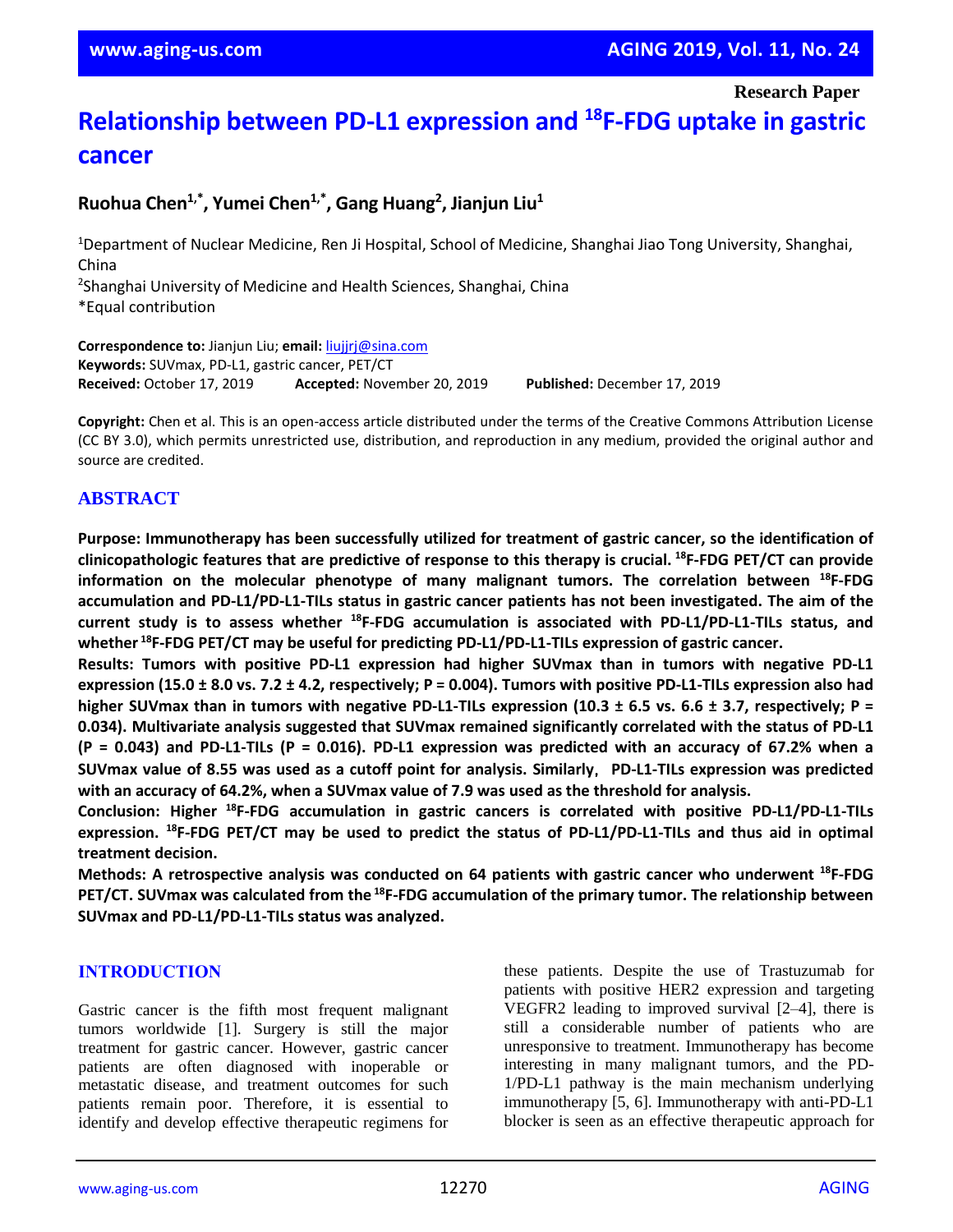many malignant tumors. Recently, pembrolizumab was approved to use in gastric cancer patients with metastatic or recurrent locally lesions and high PD-L1 expression in the USA [7]. Many studies have suggested that gastric cancer patients with high PD-L1 expression show an elevated overall response rate than those lacking PD-L1 expression [8]. Teng MW et al. showed that TIL positive/PD-L1 positive pattern and TIL positive/PD-L1 negative pattern can be regarded as "Hot tumor" which can expect therapeutic effect from PD-1 targeted therapy combined with or without another chemotherapy [9]. Recent Phase 3 clinical trials (KEYNOTE-061) concluded the case with PD-L1 combined positive score (CPS) >10 had clinically significant results by the first line PD-L1 targeted therapy in a patient with unresectable advanced gastric cancer or recurrent gastric cancer [10]. It is therefore meaningful to identify useful clinicopathologic feature in gastric cancer patients to predict PD-L1 expression. However, so far there are no validated clinicopathologic characteristics to select *a priori* patients who may benefit from immunotherapy in gastric cancer.

<sup>18</sup>F-FDG PET/CT is a noninvasive method to detect malignant tumors [11–13]. Our previous studies suggested that <sup>18</sup>F-FDG PET/CT could be useful for predicting molecular phenotype in several malignant tumors, including LDHA in lung cancer and FBP1 expression in hepatocellular carcinoma [14, 15]. However, the relationship between <sup>18</sup>F-FDG accumulation and PD-L1 status and the underlying molecular mechanisms are still unclear in gastric cancer patients.

In current study we assessed whether the PD-L1 status of tumor cells (PD-L1) or PD-L1 status of tumor infiltrating lymphocytes (PD-L1-TILs) is correlated with <sup>18</sup>F-FDG accumulation. We also assessed whether <sup>18</sup>F-FDG PET/CT has the potential to predict PD-L1/PD-L1-TILs status in gastric cancer. So far, our study is the first to deliver data of <sup>18</sup>F-FDG PET/CT for predicting PD-L1/PD-L1-TILs expression, as well as to demonstrate that <sup>18</sup>F-FDG PET/CT has a great effect on determining optimal treatment methods by predicting response to immunotherapy in gastric cancer patients.

## **RESULTS**

## **Study population**

Patients' clinicopathologic features are shown in Table 1. Among the 64 cases, 50 were treated with total or subtotal gastrectomy with lymphadenectomy, and 14 were treated with chemotherapy. 12 patients had well/ moderately differentiated adenocarcinoma, 39 patients had poorly differentiated adenocarcinoma, 9 patients had signet-ring cell carcinoma, the other 4 patients were

| Table 1. Patients and tumor characteristics (n=64). |                          |  |  |  |  |
|-----------------------------------------------------|--------------------------|--|--|--|--|
| <b>Characteristics</b>                              | No. of patients          |  |  |  |  |
| <b>Sex</b>                                          |                          |  |  |  |  |
| Male                                                | 44                       |  |  |  |  |
| Female                                              | 20                       |  |  |  |  |
| Age $(y)$                                           |                          |  |  |  |  |
| $Mean \pm SD$                                       | $60.9 \pm 13.2$          |  |  |  |  |
| Range                                               | 26-84                    |  |  |  |  |
| <b>Treatment</b>                                    |                          |  |  |  |  |
| Tumor resection                                     | 50                       |  |  |  |  |
| Chemotherapy                                        | 14                       |  |  |  |  |
| <b>Histologic subtype</b>                           |                          |  |  |  |  |
| Well/Moderate                                       | 12                       |  |  |  |  |
| Poor                                                | 39                       |  |  |  |  |
| Signet ring cell carcinomas                         | 9                        |  |  |  |  |
| Undetermined                                        | $\overline{\mathcal{L}}$ |  |  |  |  |
| <b>Location</b>                                     |                          |  |  |  |  |
| Proximal                                            | 32                       |  |  |  |  |
| Distal                                              | 32                       |  |  |  |  |
| <b>SUVmax</b>                                       |                          |  |  |  |  |
| $Mean \pm SD$                                       | $8.0 + 5.3$              |  |  |  |  |
| Range                                               | 1.8-27.7                 |  |  |  |  |
| <b>PD-L1</b> expression                             |                          |  |  |  |  |
| Negative                                            | 57                       |  |  |  |  |
| Positive                                            | 7                        |  |  |  |  |
| <b>PD-L1-TILs expression</b>                        |                          |  |  |  |  |
| Negative                                            | 39                       |  |  |  |  |
| Positive                                            | 25                       |  |  |  |  |

confirmed to have adenocarcinoma, but the differentiation grade was undetermined. The SUVmax of gastric cancer ranged from 1.8 to 27.7, with an average of 8.0. Positive PD-L1 expression was found in 10.9% (7/64) of primary tumors, and positive PD-L1- TILs expression was found in 39.1% (25/64) of tumor infiltrating lymphocytes.

## **Correlation between SUVmax and PD-L1/PD-L1- TILs expression**

We investigated PD-L1/PD-L1-TILs status by immunohistochemical analysis (n=64). In the primary tumors we identified a positive association between SUVmax and the status of PD-L1 (Figure 1A) and PD-L1-TILs (Figure 1B). Tumors with positive expression of PD-L1 had higher SUVmax compared with those lacking PD-L1 expression (15.0  $\pm$  8.0 vs. 7.2  $\pm$  4.2, respectively;  $P = 0.004$ ). Tumors with positive expression of PD-L1-TILs also had higher SUVmax compared with those lacking PD-L1-TILs expression (10.3  $\pm$  6.5 vs. 6.6  $\pm$  3.7, respectively;  $P = 0.034$ ).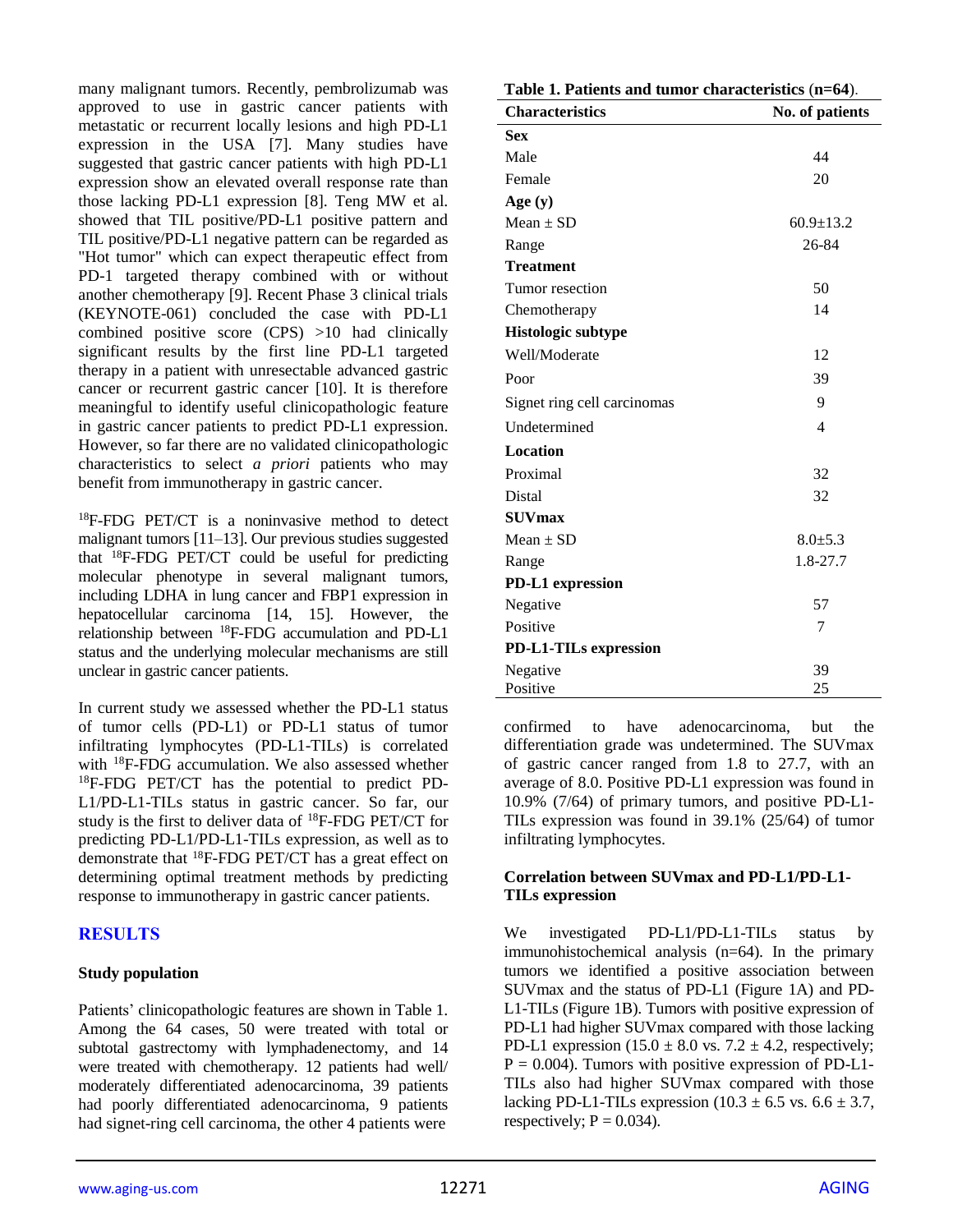We next determined the SUVmax threshold to predict the status of PD-L1/PD-L1-TILs. ROC analysis demonstrated that the highest accuracy (67.2%) to predict PD-L1 status was obtained when the SUVmax threshold was 8.55, resulting in area under curve of 0.822±0.075. The sensitivity and specificity for the prediction of PD-L1 status was 85.7% (6/7) and 64.9% (37/57), respectively (Figure 1C). Likewise, ROC analysis also demonstrated that the highest accuracy (64.2%) for the prediction of PD-L1-TILs expression was obtained with a SUVmax cutoff value of 7.9, resulting in area under curve of  $0.658 \pm 0.07$ . Similarly, the sensitivity and specificity for the prediction of PD-L1-TILs status was found to be 60.0% (15/25) and 66.7% (26/39), respectively (Figure 1D).

#### **Correlation between clinicopathologic characteristics and PD-L1/PD-L1-TILs status**

Patients were separated into two groups on the basis of PD-L1/PD-L1-TILs status. The relationship between clinicopathologic characteristics in patients treated with gastrectomy and PD-L1/PD-L1-TILs expression were evaluated (n=50) (Table 2). No significant differences in gender, tumor location and size, vascular invasion, T stage, N stage, distant metastasis, histologic type were observed between PD-L1-positive and PD-L1-negative groups. Whereas, the SUVmax of the primary tumors was significantly different between these two groups. Similar correlations were also observed for PD-L1-TILs expression (Table 2).

In the multivariate analysis including factors with a *P* value of 0.2 or less, only the SUVmax of primary tumors remained significantly associated with PD-L1 status [Table 3; OR, 1.2; 95% CI, 1.01–1.33; P = 0.043]. Similarly, in the multivariate analysis including factors with a *P* value of 0.2 or less, only the SUVmax of primary tumors remained significantly associated with PD-L1-TILs status [Table 3; OR, 1.3; 95% CI, 1.05–1.5;  $P = 0.016$ ]. Taken together, these above results demonstrate that SUVmax may be used to predict PD-L1/PD-L1-TILs status in gastric cancer.



**Figure 1. The association between <sup>18</sup>F-FDG accumulation and PD-L1/PD-L1-TILs status in gastric cancer (n=64).** (**A**) The association between 18F-FDG accumulation and PD-L1 status. Gastric cancers with positive PD-L1 had higher SUVmax compared with those lacking PD-L1 (15.0 ± 8.0 vs. 7.2 ± 4.2, respectively; P = 0.004). (B) The association between <sup>18</sup>F-FDG accumulation and PD-L1-TILs status. Gastric cancers with positive PD-L1-TILs had higher SUVmax compared with those lacking PD-L1-TILs (10.3 ± 6.5 vs. 6.6 ± 3.7, respectively; P = 0.034). (**C**) ROC analysis of SUVmax for predicting PD-L1 status. When the cutoff threshold of SUVmax was 8.55, the sensitivity and specificity to predict PD-L1 status was 85.7% and 64.9%, respectively. The area under curve was 0.822 (95% CI: 0.674-0.97; P = 0.006). (**D**) ROC analysis of SUVmax for predicting PD-L1-TILs status. When the cutoff threshold of SUVmax was 7.9, the sensitivity and specificity to predict PD-L1-TILs was 60.0% and 66.7%, respectively. The area under curve was 0.658 (95% CI: 0.52-0.796; P = 0.034).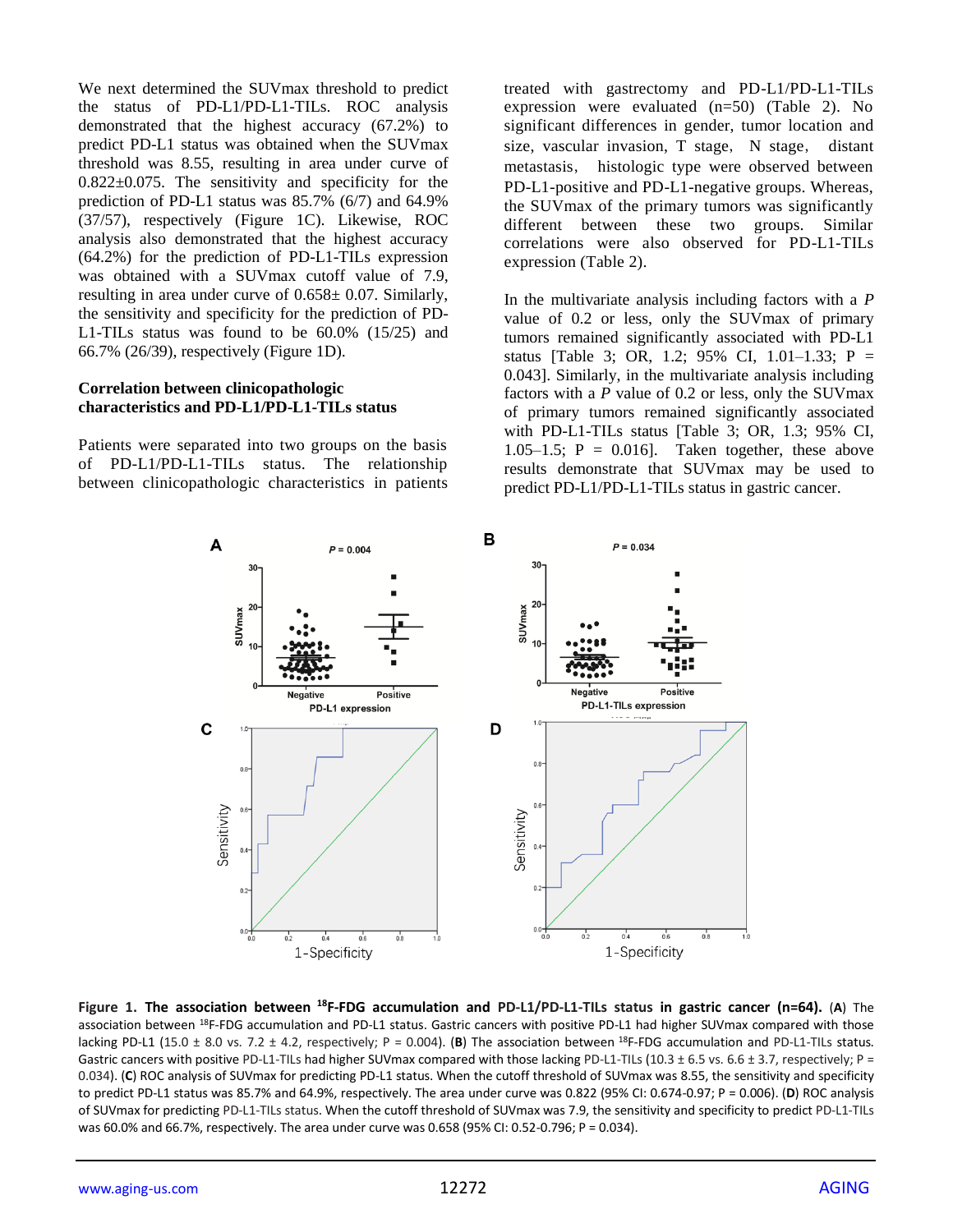| <b>Variable</b>             | <b>Total</b> | PD-L1 expression |                  |          |         | PD-L1-TIL expression |                  |          |              |
|-----------------------------|--------------|------------------|------------------|----------|---------|----------------------|------------------|----------|--------------|
|                             |              | <b>Negative</b>  | <b>Positive</b>  | $\chi^2$ | P value | <b>Negative</b>      | <b>Positive</b>  | $\chi^2$ | P value      |
| Gender                      |              |                  |                  |          |         |                      |                  |          |              |
| Male                        | 35           | 32               | 3                | 0.265    | 0.629   | 9                    | 6                | 0.001    | $\mathbf{1}$ |
| Female                      | 15           | 13               | $\overline{2}$   |          |         | 21                   | 14               |          |              |
| Age (years)                 |              | $60.8 \pm 14.3$  | $65.4 \pm 7.9$   |          | 0.484   | $60.3 \pm 12.6$      | $62.7 \pm 12.6$  |          | 0.565        |
| Tumor size (cm)             |              | $5.2 \pm 2.8$    | $5.7 \pm 2.9$    |          | 0.738   | $5.2 \pm 2.7$        | $5.5 \pm 3.0$    |          | 0.738        |
| T category                  |              |                  |                  |          |         |                      |                  |          |              |
| T1/T2                       | 16           | 15               | $\mathbf{1}$     | 0.368    | 0.544   | 9                    | $\tau$           | 0.138    | 0.71         |
| T3/T4                       | 34           | 30               | 4                |          |         | 21                   | 13               |          |              |
| N stage                     |              |                  |                  |          |         |                      |                  |          |              |
| $\boldsymbol{0}$            | 11           | 10               | 1                | 3.941    | 0.628   | 5                    | 6                | 7.07     | 0.07         |
| $\mathbf{1}$                | 13           | 10               | 3                |          |         | 6                    | $\tau$           |          |              |
| $\overline{2}$              | 12           | 12               | $\boldsymbol{0}$ |          |         | 11                   | $\mathbf{1}$     |          |              |
| 3                           | 14           | 13               | 1                |          |         | $8\,$                | 6                |          |              |
| <b>Distant metastasis</b>   |              |                  |                  |          |         |                      |                  |          |              |
| N <sub>o</sub>              | 37           | 35               | $\mathbf{2}$     | 3.338    | 0.103   | 23                   | 14               | 0.277    | 0.599        |
| Yes                         | 13           | 10               | 3                |          |         | $\overline{7}$       | 6                |          |              |
| <b>Histologic type</b>      |              |                  |                  |          |         |                      |                  |          |              |
| Well/Moderate               | 12           | 12               | $\boldsymbol{0}$ | 1.759    | 0.415   | 9                    | 3                | 1.701    | 0.427        |
| Poor                        | 30           | 26               | 4                |          |         | 16                   | 14               |          |              |
| Signet ring cell carcinomas | 8            | $\boldsymbol{7}$ | $\mathbf{1}$     |          |         | 5                    | 3                |          |              |
| <b>Vascular invasion</b>    |              |                  |                  |          |         |                      |                  |          |              |
| N <sub>o</sub>              | 14           | 12               | $\mathbf{2}$     | 0.397    | 0.611   | $\boldsymbol{7}$     | $\boldsymbol{7}$ | 0.81     | 0.368        |
| Yes                         | 36           | 33               | 3                |          |         | 23                   | 13               |          |              |
| Location                    |              |                  |                  |          |         |                      |                  |          |              |
| Proximal                    | 27           | 25               | $\overline{2}$   | 0.438    | 0.651   | 16                   | 11               | 0.013    | 0.908        |
| Distal                      | 23           | 20               | 3                |          |         | 14                   | 9                |          |              |
| <b>SUVmax</b>               |              | $7.0 \pm 4.1$    | $12.7 \pm 7.0$   |          | 0.046   | $6.2 \pm 3.3$        | $9.7 \pm 5.6$    |          | 0.038        |

**Table 2. Relationship between PD-L1/PD-L1-TILs expression and clinicopathological characteristics in gastric cancer (n=50).**

**Table 3. Multivariate analysis of PD-L1 and PD-L1-TILs expression in patients with gastric cancer (n=50).**

| <b>Predictors</b> | Factor             | Odds ratio | OR (95% CI)   |       |
|-------------------|--------------------|------------|---------------|-------|
| PD-L1             | <b>SUV</b> max     | 1.2        | $1.01 - 1.53$ | 0.043 |
|                   | Distant metastasis | 5.7        | $0.6 - 49.7$  | 0.116 |
| PD-L1-TIL         | <b>SUV</b> max     | 1.3        | $1.05 - 1.5$  | 0.016 |
|                   | N stage            | 0.58       | $0.3 - 1.8$   | 0.086 |

## **DISCUSSION**

Immune checkpoint blocker has been widely used for treatment of metastatic or recurrent advanced gastric cancer [7]. The status of PD-L1 is being explored as a

predictive marker for response to anti-PD-L1 blocker [8, 16]. Detecting PD-L1 expression is now common in the management of gastric cancer. <sup>18</sup>F-FDG PET/CT is a noninvasive diagnostic tool to detect malignant tumors. Though several studies have suggested the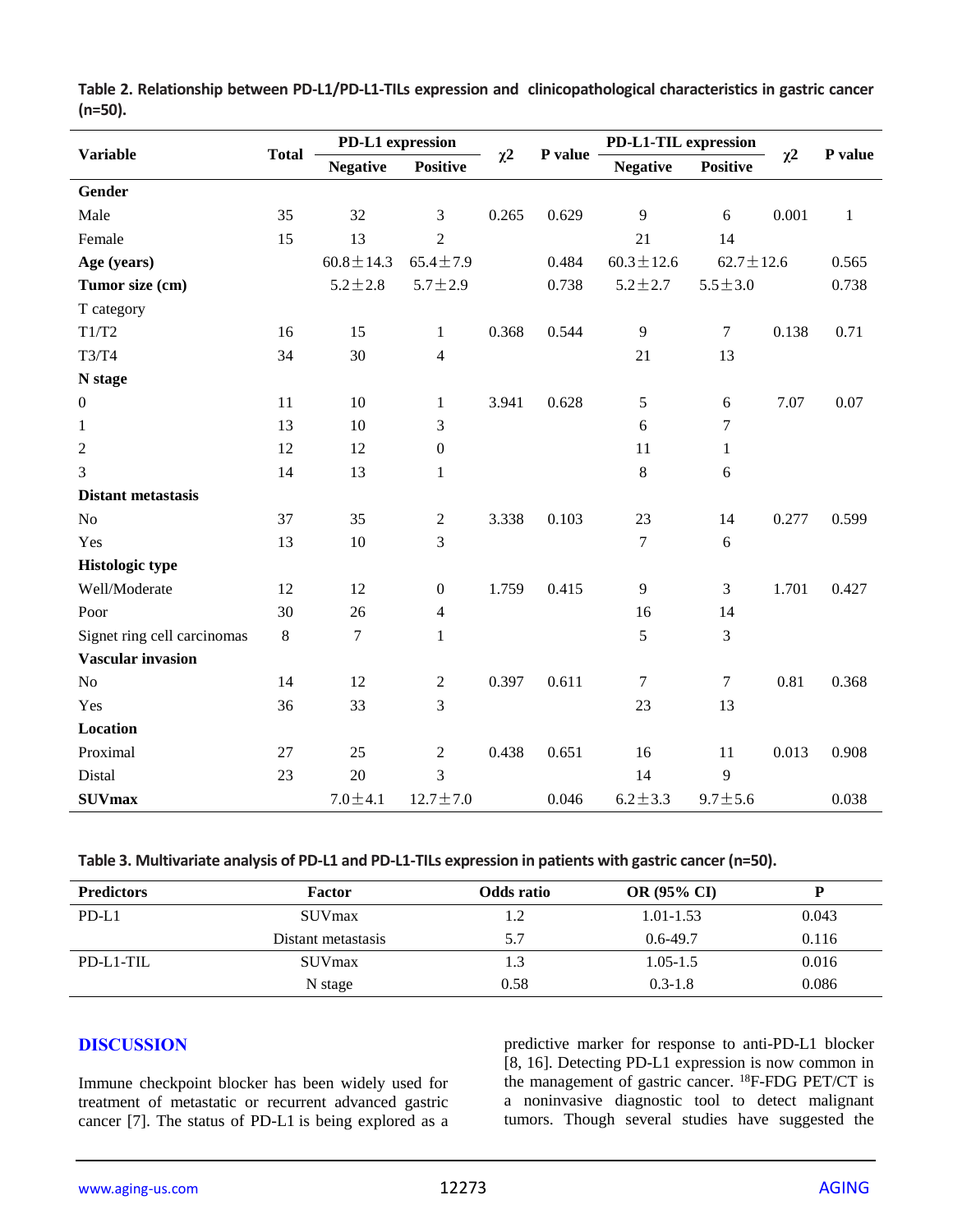association between SUVmax and PD-L1 status in lung cancer [17, 18], and our previous study have demonstrated the association between SUVmax and the status of PD-L1 in bladder cancer [19], but possible underlying mechanisms are still unclear. In the current study we demonstrate that gastric cancers with positive expression of PD-L1/PD-L1-TILs had higher SUVmax compared with those lacking PD-L1/PD-L1-TILs expression. To our knowledge, this is the first study that analyzes the correlation between <sup>18</sup>F-FDG accumulation and PD-L1/PD-L1- TILs status in gastric cancer patients.

Immunotherapy was widely used for treating malignant tumors [7, 20, 21]. However, the clinicopathologic characteristics of patients correlated with response to immune checkpoint blocker are still unknown, and selecting the patients who are possible to achieve response from targeting PD-L1 and excluding those who are unresponsive to the immunotherapy is still an important question. The status of PD-L1/PD-L1-TILs was often assessed by immunohistochemistry analysis [22]. Whereas, tumor tissue obtained by gastroscopy or surgical resection are invasive. For these reasons, other noninvasive methods, such as <sup>18</sup>F-FDG PET/CT, which could predict the expression of PD-L1/PD-L1-TILs and inform optimal treatment decision with anti-PD-L1 antibodies would be of important clinical value in gastric cancer patients.

In our study we discovered a positive association between SUVmax and PD-L1/PD-L1-TILs status in gastric cancers. The ROC curves analysis demonstrated that <sup>18</sup>F-FDG accumulation of primary tumors could be useful for predicting PD-L1/PD-L1-TILs status. Multivariate analysis revealed that SUVmax was the only significant predictor of PD-L1/PD-L1-TILs status in gastric cancers. However, the molecular mechanism of association between <sup>18</sup>F-FDG accumulation and PD-L1/PD-L1-TILs status is still unclear. HIF1 $\alpha$  played a key role in regulating <sup>18</sup>F-FDG accumulation of tumor cells [15, 23]. In addition, HIF-1 $\alpha$  was a transcription factor of PD-L1 and could upregulate PD-L1 expression [24]. These studies demonstrated that the positive association between <sup>18</sup>F-FDG accumulation and PD-L1/PD-L1-TILs expression may be a reflex of the HIF-1α activation. Pearce EL et.al [25] show that PD-L1 blockade by the PD-L1 antibody could significantly inhibit the AKT pathway, leading to the suppressed translation of glycolytic related enzymes, demonstrating that PD-L1 was the regulation factor of  $^{18}$ F-FDG accumulation in tumor cells. In addition, previous studies show that peroxisome proliferator-activated receptor-gamma (PPAR-gamma) has been implicated in regulating <sup>18</sup>F-FDG [26] and the PD-L1 expression [27]. So the association between <sup>18</sup>F-FDG and the PD-L1 expression may also be a reflex of the PPAR-gamma pathway activation.

Novel immunotherapeutic methods are being advanced to suppress the expression of PD-L1. For these reasons, noninvasive strategies, including molecular imaging tools, which could be used for predicting the status of PD-L1/PD-L1-TILs, are of important clinical value, and have good prediction effect on the response to anti-PD-L1 blocker.

This study is limited by its small sample and retrospective design. Though <sup>18</sup>F-FDG PET/CT could have a good predictive value, it is not feasible to obtain an optimal cutoff for SUV max in the clinical setting, and  $^{18}$ F-FDG PET/CT cannot supersede immunohistochemistry analysis for detecting PD-L1/PD-L1-TILs expression. In addition, because of the frequency of physiological 18F-FDG uptake and inflammation induced <sup>18</sup>F-FDG uptake, sometimes it is hard to identify the  $^{18}$ F-FDG uptake from the gastric tumor itself. And there is a partial overlap between positive and negative PD-L1/PD-L1-TILs expression cases in  ${}^{18}$ F-FDG uptake. However, this study can promote the advancement of noninvasive methods to infer PD-L1/PD-L1-TILs status. Progress in new radiotracers may improve the accuracy of this technique.

## **CONCLUSIONS**

Gastric cancer with positive PD-L1/PD-L1-TILs expression have elevated <sup>18</sup>F-FDG accumulation. <sup>18</sup>F-FDG PET/CT has the ability to become a useful method to assess the molecular phenotypic information of gastric cancer, and have good prediction effect on the response to anti-PD-L1 blocker in gastric cancers. Additional prospective and large studies are required to verify our results and evaluate if molecular imaging can be useful for predicting the status of PD-L1 in gastric cancers, as well as for assisting the treatment decision making on when to employ anti-PD-L1 blocker therapies.

## **PATIENTS AND METHODS**

## **Population**

64 patients with gastric cancer (20 women and 44 men; age: 26–84 y) were involved in our study. The participants underwent <sup>18</sup>F-FDG PET/CT imaging before surgical resection  $(n=50)$  or chemotherapy  $(n=14)$  at the RenJi Hospital between December 2016 and May 2019. Inclusion criteria were as follows: treatment with radical gastrectomy or chemotherapy; immune therapy had not been administered before scan; all patients was confirmed by pathology of gastroscopy or surgical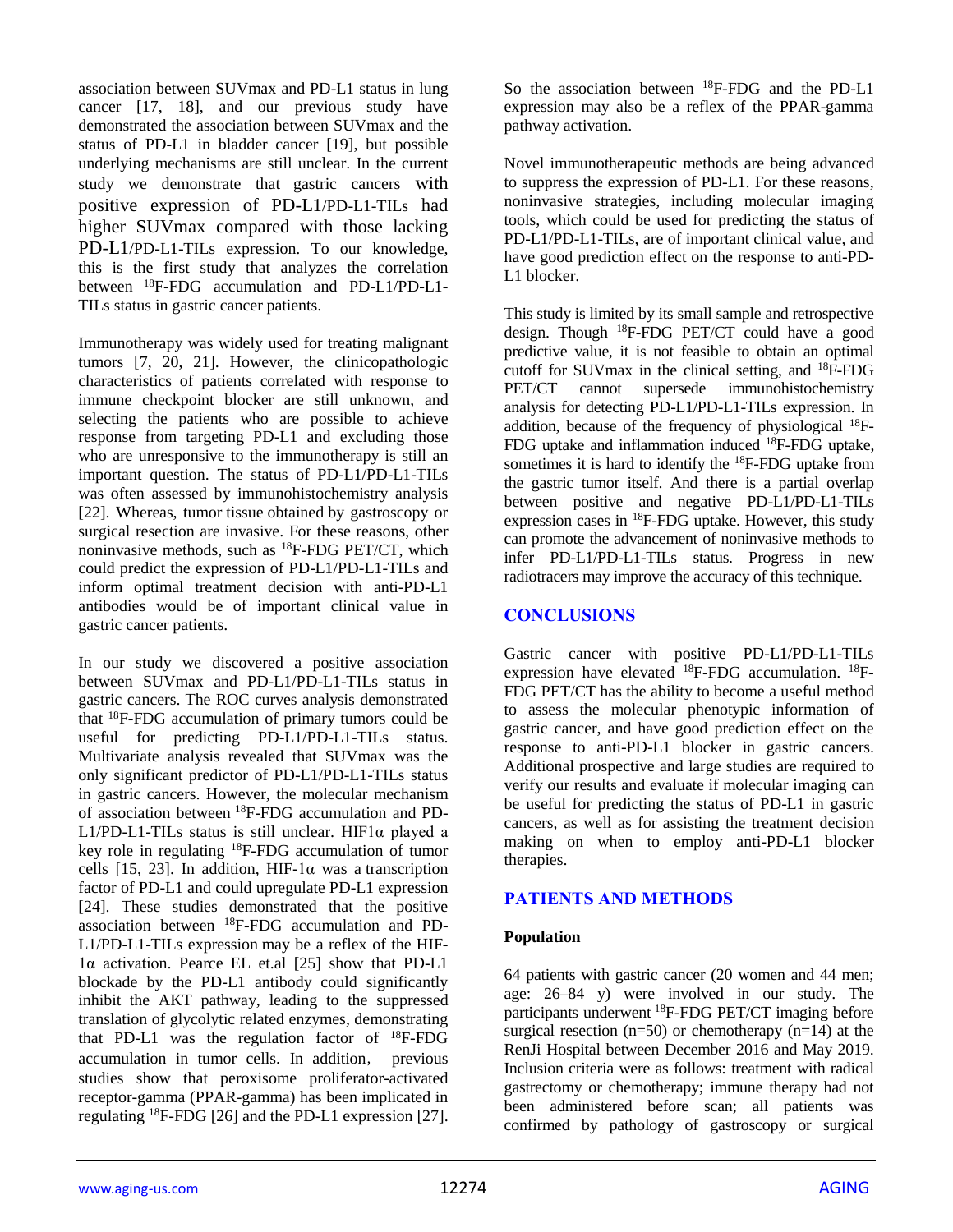tumors; clinicopathological data were all available, including tumor location, tumor size, vascular invasion, N stage, T category, histologic subtype; and tissue specimens were available for immunohistochemical staining. Informed consent was not obtained, and the RenJi Hospital Institutional Review Board approved this retrospective study.

#### **<sup>18</sup>F-FDG PET/CT scan**

Gastric cancer patients had been asked to fast for more than six hours before <sup>18</sup>F-FDG was injected. Patients' glucose levels were measured before <sup>18</sup>F-FDG administration, and in this study there were no patients whose blood glucose level exceeded 140 mg/dL. The mean accumulation time was approximately 60 minutes. PET was carried out with a combined PET/CT. The CT was used for attenuation correction.

Two board-certified nuclear medicine physicians assessed the <sup>18</sup>F-FDG accumulation. ROIs were placed on the tumor uptake lesion of PET imaging for semiquantitative analysis. The following formula was used to calculating SUVmax of the primary tumor: decaycorrected tracer tissue concentration /(injected <sup>18</sup>F-FDG dose /patients' weight).

#### **Immunohistochemical analysis**

Tumor tissues were paraffin-embedded and used for immunohistochemical analysis. The markers CK (cytokeratin) and LCA (the lymphocyte common antigen) were used to differentiate tumor cells and tumor infiltrating lymphocytes. Positivity for PD-L1 (indicating tumor cells) or PD-L1-TILs (indicating tumor infiltrating lymphocytes) was assessed by one board-certified pathologist. The positive percentage of stained cells covered by PD-L1 and PD-L1-TILs was quantified. Cases with >1% positive percentage of PD-L1/PD-L1-TILs were considered as high expression.

## **Statistical analysis**

All values are demonstrated as mean  $\pm$  SD. The statistical differences between different groups were compared using Mann–Whitney U test or chi-square test. SPSS software was used for statistical analysis.

## **CONFLICTS OF INTEREST**

The authors declare that they have no Conflicts of interests.

## **FUNDING**

This work was supported by grants from the National Natural Science Foundation of China (nos. 81701724, 81771858, 81830052, 81530053, 81602415, 81571710, 81771861, 81701725, 81601520, 81601536, and 81572719), and Innovative research team of high-level local universities in Shanghai.

## **REFERENCES**

- 1. Ferlay J, Soerjomataram I, Dikshit R, Eser S, Mathers C, Rebelo M, Parkin DM, Forman D, Bray F. Cancer incidence and mortality worldwide: sources, methods and major patterns in GLOBOCAN 2012. Int J Cancer. 2015; 136:E359–86. <https://doi.org/10.1002/ijc.29210> PMID[:25220842](https://www.ncbi.nlm.nih.gov/pubmed/25220842)
- 2. Price TJ, Shapiro JD, Segelov E, Karapetis CS, Pavlakis N, Van Cutsem E, Shah MA, Kang YK, Tebbutt NC. Management of advanced gastric cancer. Expert Rev Gastroenterol Hepatol. 2012; 6:199–208. <https://doi.org/10.1586/egh.11.103> PMI[D:22375525](https://www.ncbi.nlm.nih.gov/pubmed/22375525)
- 3. Bang YJ, Van Cutsem E, Feyereislova A, Chung HC, Shen L, Sawaki A, Lordick F, Ohtsu A, Omuro Y, Satoh T, Aprile G, Kulikov E, Hill J, et al, and ToGA Trial Investigators. Trastuzumab in combination with chemotherapy versus chemotherapy alone for treatment of HER2-positive advanced gastric or gastro-oesophageal junction cancer (ToGA): a phase 3, open-label, randomised controlled trial. Lancet. 2010; 376:687–97. [https://doi.org/10.1016/S0140-6736\(10\)61121-X](https://doi.org/10.1016/S0140-6736%2810%2961121-X) PMI[D:20728210](https://www.ncbi.nlm.nih.gov/pubmed/20728210)
- 4. Arnold D, Fuchs CS, Tabernero J, Ohtsu A, Zhu AX, Garon EB, Mackey JR, Paz-Ares L, Baron AD, Okusaka T, Yoshino T, Yoon HH, Das M, et al. Meta-analysis of individual patient safety data from six randomized, placebo-controlled trials with the antiangiogenic VEGFR2-binding monoclonal antibody ramucirumab. Ann Oncol. 2017; 28:2932–42. <https://doi.org/10.1093/annonc/mdx514> PMI[D:28950290](https://www.ncbi.nlm.nih.gov/pubmed/28950290)
- 5. Pardoll DM. The blockade of immune checkpoints in cancer immunotherapy. Nat Rev Cancer. 2012; 12:252–64. <https://doi.org/10.1038/nrc3239> PMID[:22437870](https://www.ncbi.nlm.nih.gov/pubmed/22437870)
- 6. Chen DS, Mellman I. Oncology meets immunology: the cancer-immunity cycle. Immunity. 2013; 39:1–10. <https://doi.org/10.1016/j.immuni.2013.07.012> PMI[D:23890059](https://www.ncbi.nlm.nih.gov/pubmed/23890059)
- 7. Fashoyin-Aje L, Donoghue M, Chen H, He K, Veeraraghavan J, Goldberg KB, Keegan P, McKee AE, Pazdur R. FDA Approval Summary: Pembrolizumab for Recurrent Locally Advanced or Metastatic Gastric or Gastroesophageal Junction Adenocarcinoma Expressing PD-L1. Oncologist. 2019; 24:103–09. <https://doi.org/10.1634/theoncologist.2018-0221> PMI[D:30120163](https://www.ncbi.nlm.nih.gov/pubmed/30120163)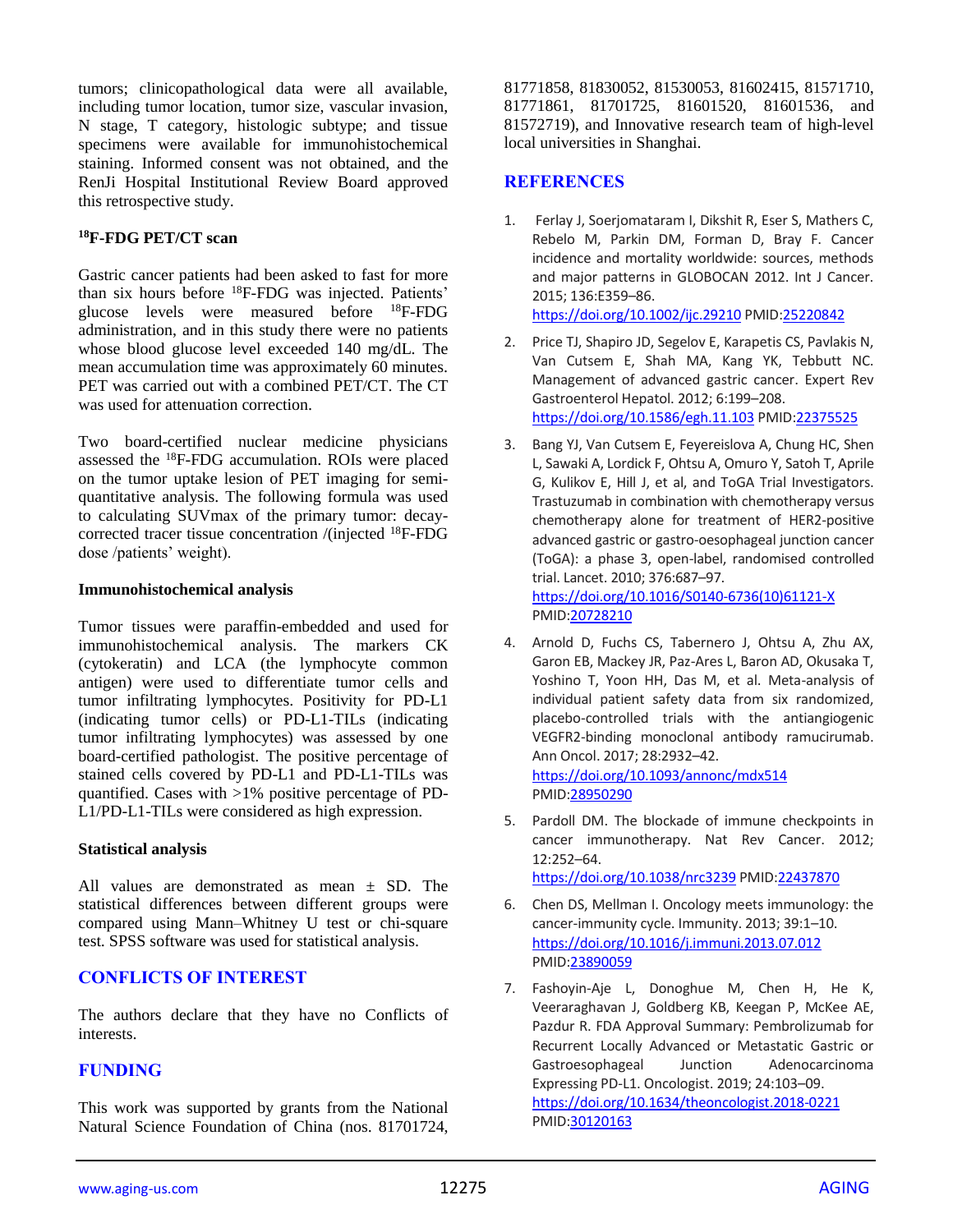- 8. Kim ST, Cristescu R, Bass AJ, Kim KM, Odegaard JI, Kim K, Liu XQ, Sher X, Jung H, Lee M, Lee S, Park SH, Park JO, et al. Comprehensive molecular characterization of clinical responses to PD-1 inhibition in metastatic gastric cancer. Nat Med. 2018; 24:1449–58. <https://doi.org/10.1038/s41591-018-0101-z> PMID[:30013197](https://www.ncbi.nlm.nih.gov/pubmed/30013197)
- 9. Teng MW, Ngiow SF, Ribas A, Smyth MJ. Classifying Cancers Based on T-cell Infiltration and PD-L1. Cancer Res. 2015; 75:2139–45. <https://doi.org/10.1158/0008-5472.CAN-15-0255> PMID[:25977340](https://www.ncbi.nlm.nih.gov/pubmed/25977340)
- 10. Shitara K, Özgüroğlu M, Bang YJ, Di Bartolomeo M, Mandalà M, Ryu MH, Fornaro L, Olesiński T, Caglevic C, Chung HC, Muro K, Goekkurt E, Mansoor W, et al, and KEYNOTE-061 investigators. Pembrolizumab versus paclitaxel for previously treated, advanced gastric or gastro-oesophageal junction cancer (KEYNOTE-061): a randomised, open-label, controlled, phase 3 trial. Lancet. 2018; 392:123–33. [https://doi.org/10.1016/S0140-6736\(18\)31257-1](https://doi.org/10.1016/S0140-6736%2818%2931257-1) PMID[:29880231](https://www.ncbi.nlm.nih.gov/pubmed/29880231)
- 11. Hatt M, Laurent B, Fayad H, Jaouen V, Visvikis D, Le Rest CC. Tumour functional sphericity from PET images: prognostic value in NSCLC and impact of delineation method. Eur J Nucl Med Mol Imaging. 2018; 45:630–41. <https://doi.org/10.1007/s00259-017-3865-3> PMID[:29177871](https://www.ncbi.nlm.nih.gov/pubmed/29177871)
- 12. Sung PS, Park HL, Yang K, Hwang S, Song MJ, Jang JW, Choi JY, Yoon SK, Yoo IR, Bae SH.  $18F$ fluorodeoxyglucose uptake of hepatocellular carcinoma as a prognostic predictor in patients with sorafenib treatment. Eur J Nucl Med Mol Imaging. 2018; 45:384–91.

<https://doi.org/10.1007/s00259-017-3871-5> PMID[:29124280](https://www.ncbi.nlm.nih.gov/pubmed/29124280)

13. Werner RA, Schmid JS, Higuchi T, Javadi MS, Rowe SP, Märkl B, Aulmann C, Fassnacht M, Kroiss M, Reiners C, Buck AK, Kreissl MC, Lapa C. Predictive Value of 18F-FDG PET in Patients with Advanced Medullary Thyroid Carcinoma Treated with Vandetanib. J Nucl Med. 2018; 59:756–61.

<https://doi.org/10.2967/jnumed.117.199778> PMID[:29025983](https://www.ncbi.nlm.nih.gov/pubmed/29025983)

- 14. Zhou X, Chen R, Xie W, Ni Y, Liu J, Huang G. Relationship between 18F-FDG accumulation and lactate dehydrogenase A expression in lung adenocarcinomas. J Nucl Med. 2014; 55:1766–71. <https://doi.org/10.2967/jnumed.114.145490> PMID[:25342384](https://www.ncbi.nlm.nih.gov/pubmed/25342384)
- 15. Chen R, Li J, Zhou X, Liu J, Huang G. Fructose-1,6- Bisphosphatase 1 Reduces <sup>18</sup>F FDG Uptake in

Hepatocellular Carcinoma. Radiology. 2017; 284:844–53.

<https://doi.org/10.1148/radiol.2017161607> PMI[D:28387640](https://www.ncbi.nlm.nih.gov/pubmed/28387640)

- 16. Muro K, Chung HC, Shankaran V, Geva R, Catenacci D, Gupta S, Eder JP, Golan T, Le DT, Burtness B, McRee AJ, Lin CC, Pathiraja K, et al. Pembrolizumab for patients with PD-L1-positive advanced gastric cancer (KEYNOTE-012): a multicentre, open-label, phase 1b trial. Lancet Oncol. 2016; 17:717–26. [https://doi.org/10.1016/S1470-2045\(16\)00175-3](https://doi.org/10.1016/S1470-2045%2816%2900175-3) PMI[D:27157491](https://www.ncbi.nlm.nih.gov/pubmed/27157491)
- 17. Lopci E, Toschi L, Grizzi F, Rahal D, Olivari L, Castino GF, Marchetti S, Cortese N, Qehajaj D, Pistillo D, Alloisio M, Roncalli M, Allavena P, et al. Correlation of metabolic information on FDG-PET with tissue expression of immune markers in patients with non-small cell lung cancer (NSCLC) who are candidates for upfront surgery. Eur J Nucl Med Mol Imaging. 2016; 43:1954– 61.

<https://doi.org/10.1007/s00259-016-3425-2> PMI[D:27251642](https://www.ncbi.nlm.nih.gov/pubmed/27251642)

18. Takada K, Toyokawa G, Tagawa T, Kohashi K, Akamine T, Takamori S, Hirai F, Shoji F, Okamoto T, Oda Y, Maehara Y. Association Between PD-L1 Expression and Metabolic Activity on <sup>18</sup>F-FDG PET/CT in Patients with Small-sized Lung Cancer. Anticancer Res. 2017; 37:7073–82.

<https://doi.org/10.21873/anticanres.12180> PMI[D:29187498](https://www.ncbi.nlm.nih.gov/pubmed/29187498)

19. Chen R, Zhou X, Liu J, Huang G. Relationship between the expression of PD-1/PD-L1 and (18)F-FDG uptake in bladder cancer. Eur J Nucl Med Mol Imaging. 2019; 46:848–854. <https://doi.org/10.1007/s00259-018-4208-8>

PMI[D:30627815](https://www.ncbi.nlm.nih.gov/pubmed/30627815)

20. Garon EB, Rizvi NA, Hui R, Leighl N, Balmanoukian AS, Eder JP, Patnaik A, Aggarwal C, Gubens M, Horn L, Carcereny E, Ahn MJ, Felip E, et al, and KEYNOTE-001 Investigators. Pembrolizumab for the treatment of non-small-cell lung cancer. N Engl J Med. 2015; 372:2018–28. <https://doi.org/10.1056/NEJMoa1501824>

PMI[D:25891174](https://www.ncbi.nlm.nih.gov/pubmed/25891174)

21. Weber JS, D'Angelo SP, Minor D, Hodi FS, Gutzmer R, Neyns B, Hoeller C, Khushalani NI, Miller WH Jr, Lao CD, Linette GP, Thomas L, Lorigan P, et al. Nivolumab versus chemotherapy in patients with advanced melanoma who progressed after anti-CTLA-4 treatment (CheckMate 037): a randomised, controlled, open-label, phase 3 trial. Lancet Oncol. 2015; 16:375–84. [https://doi.org/10.1016/S1470-2045\(15\)70076-8](https://doi.org/10.1016/S1470-2045%2815%2970076-8) PMI[D:25795410](https://www.ncbi.nlm.nih.gov/pubmed/25795410)